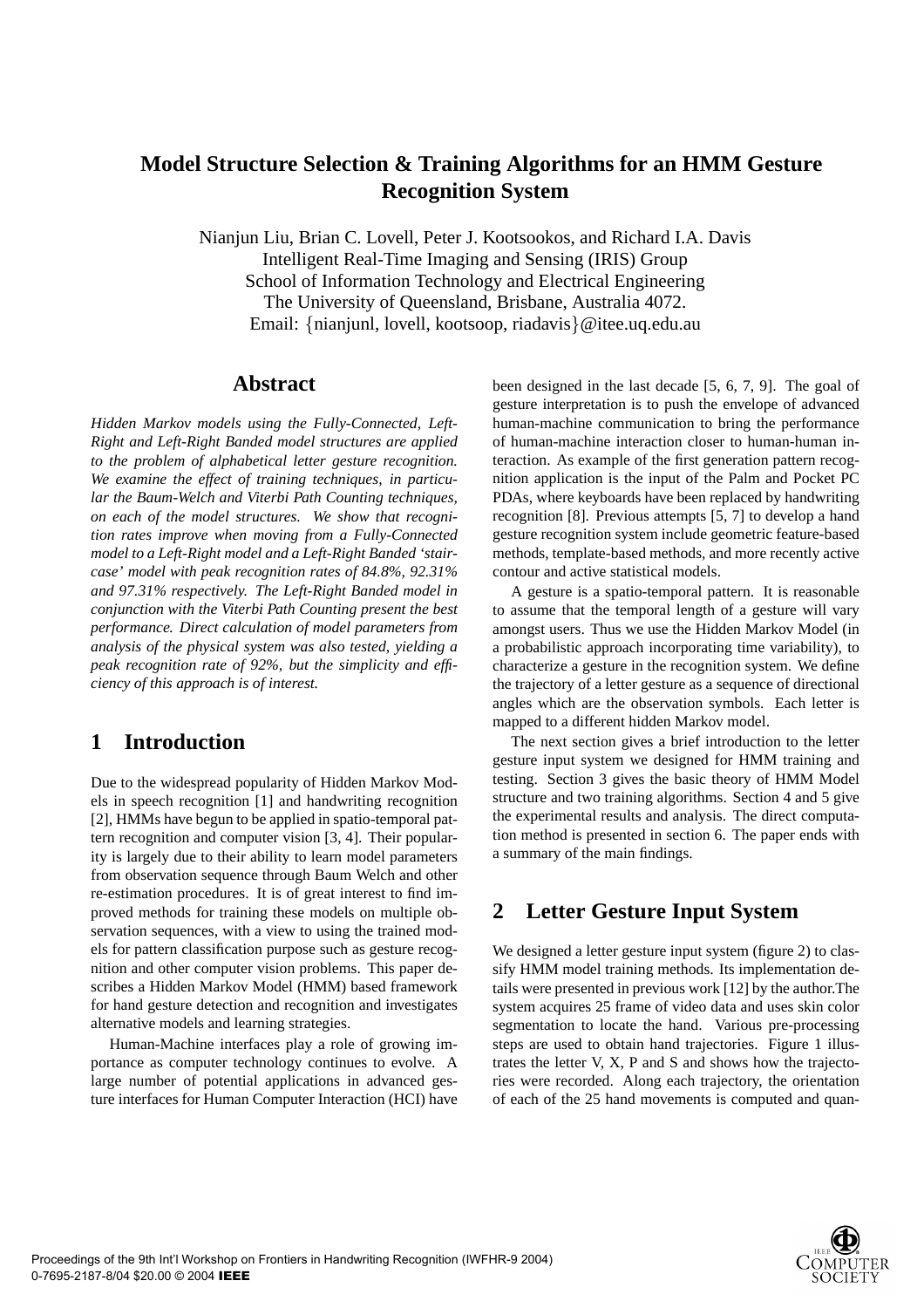

Figure 1: Single Hand Gestures for V, X, P and S

tized to one of 18 discrete symbols. This discrete observation sequence is fed into an HMM classification module for training and testing. Baum-Welch [1] and Viterbi Path Counting algorithms [10] are used to train the HMMs over a range of topologies including Fully Connected (FC), Left-Right (LR), and Left-Right Banded (LRB) with the number of states varying from 3 to 14. Our system recognizes all 26 letters from A to Z and the database contains 30 example videos of each letter gesture, including 20 training samples and 10 test samples, so there are a total of 760 gesture videos in the database.

One motivation for the development of this system was to provide an alternate text input mechanism for camera enabled handhold devices, such as video mobile phones and PDAs.



Figure 2: System Flow Chart

## **3 Hidden Markov Model Structure and Training Methods**

A Hidden Markov Model consists of N states, each of which is associated with a set of M possible observations. It includes the initial parameter  $\pi$ , a transition matrix A and an observation matrix B, being denoted as  $\lambda = (A, B, \pi)$ .

There are two basic types of model structures which are shown in figure 3. In a Fully Connected HMM, every state of the model can be reached from every other state of the model. The defining property of Left-Right HMMs is that no transitions are allowed to states whose indices are lower than the current state.



Figure 3: Fully connected and Left-Right structures

#### **3.1 Baum Welch Algorithm**

In our system, each gesture has multiple observation sequences  $(K)$ , so we use a multi-sequence training algorithm proposed by Rabiner and Juang  $[1]$ , which uses the K observation sequences at each stage of the Baum Welch reestimation to iteratively update a single HMM parameter set. The re-estimation formulae for this type of iterative method are as follows:

$$
\overline{a}_{ij} = \frac{\sum_{k} W_k \sum_{t=1}^{T_k} \alpha_i^k a_{ij} b_j (O_{t+1}^{(k)}) \beta_{t+1}^{(k)}(j)}{\sum_{k} W_k \sum_{t=1}^{T_k} \alpha_i^k(i) \beta_i^k(i)}
$$
(1)

$$
\bar{b}_{ij} = \frac{\sum_{k} W_k \sum_{O_t(k) = v_j} \alpha_t^k(i) \beta_t^k(i)}{\sum_{k} W_k \sum_{t=1}^{T_k} \alpha_t^k(i) \beta_t^k(i)}
$$
(2)

where  $W_k = 1/P_k, k \in [1, K]$  is the inverse of the probability of the current model estimate generating training sequence k, evaluated using the forward algorithm.  $O_t^{(k)}$  is the observation symbol at time t emitted in sequence  $k$ . The forward and backward algorithms define  $\alpha_t^k(i)$  and  $\beta_t^k(i)$ for the sequence  $k$ , time  $t$  and state  $i$  respectively. The Baum Welch algorithm is an "iterative update" algorithm which re-estimates parameters of a given Hidden Markov Model to produce a new model which has a higher probability of generating the given observation sequence. This

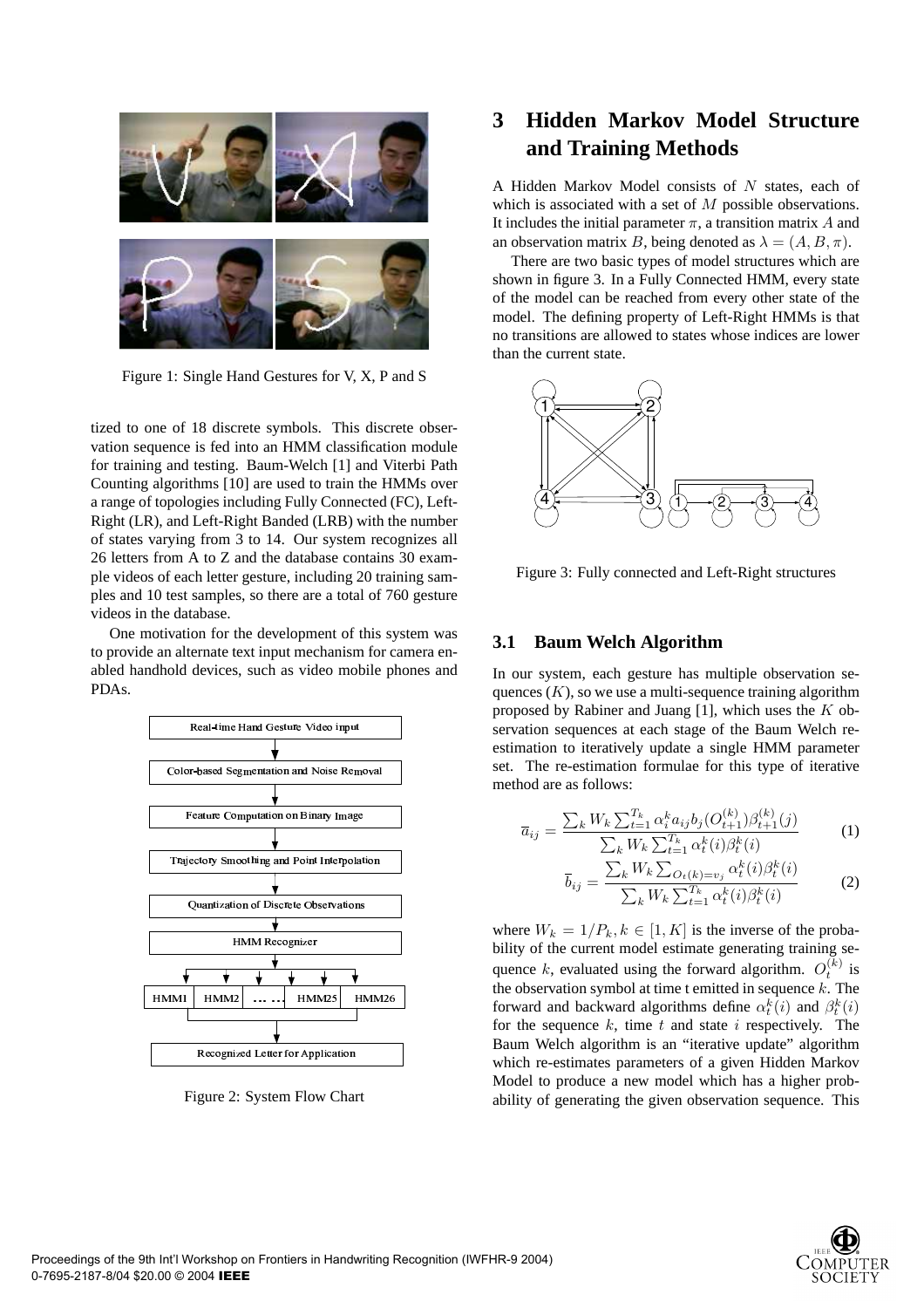re-estimation procedure is continued until no more significant improvement in probability can be obtained and the local maximum is thus found. Therefore, the training results are highly dependent on the initial model.

#### **3.2 Viterbi Path Counting Algorithm**

Viterbi Path Counting training method is proposed by Davis and lovell [10], which is a fixed-structure variant of Stolcke and Omohundro Best-First Model Merging algorithm [11]. The characteristic of this method is to use the Viterbi algorithm to find the most likely path for a given sequence, and to modify the model parameters along that path by maintaining matrices of integers ( $\pi_c$ ,  $A_c$ ,  $B_c$ ) corresponding to Viterbi Path statistics for  $\pi$ , transitions A and symbol emissions B respectively. It was thought that this would provide a simple and reliable way of maximizing the correspondence between a new sequence and the existing model structure, thus achieving good learning for both single and multiple sequence HMM training. This hypothesis was supported in synthetic trials [10].

# **4 Fully-Connected and Left-Right Results**

We tested the Baum-Welch (BW) [1] and Viterbi Path Counting (VPC) [10] algorithms for HMM training on the fully connected (FC) and Left-Right (LR) HMM topologies, with the number of states ranging from 3 to 14. After extracting the observation sequence from the input gesture video, we calculate the probability of the observation sequence for all 26 HMMs corresponding to the letters. We output the letter corresponding to the HMM with highest likelihood.

| State Num. | BW-FC% | BW-LR% | Improvement% |
|------------|--------|--------|--------------|
| 3          | 66.54  | 92.31  | 77.01        |
| 4          | 80.00  | 84.80  | 24.00        |
| 5          | 75.20  | 81.20  | 24.19        |
| 6          | 75.60  | 84.80  | 37.70        |
| 7          | 77.60  | 86.40  | 39.29        |
| 8          | 76.80  | 86.00  | 39.66        |
| 9          | 77.60  | 85.60  | 35.71        |
| 10         | 76.00  | 81.60  | 23.33        |
| 11         | 65.20  | 86.80  | 62.07        |
| 12         | 74.80  | 86.80  | 47.62        |
| 13         | 84.80  | 84.00  | $-5.26$      |
| 14         | 72.80  | 81.60  | 32.35        |
| Mean       | 75.24  | 85.16  | 40.05        |
| Max        | 84.80  | 92.31  | 49.39        |

Figure 4: Baum Welch recognition FC/LR rates

| State Num. | VPC-FC% | VPC-LR% | Improvement% |
|------------|---------|---------|--------------|
| 3          | 63.85   | 91.15   | 75.53        |
| 4          | 53.20   | 91.20   | 81.20        |
| 5          | 59.60   | 91.20   | 78.22        |
| 6          | 55.20   | 90.40   | 78.57        |
| 7          | 45.60   | 91.20   | 83.82        |
| 8          | 44.40   | 90.40   | 82.73        |
| 9          | 49.20   | 90.40   | 81.10        |
| 10         | 43.20   | 90.00   | 82.39        |
| 11         | 42.80   | 90.00   | 82.52        |
| 12         | 40.80   | 90.00   | 83.11        |
| 13         | 39.60   | 90.00   | 83.44        |
| 14         | 38.80   | 90.40   | 84.31        |
| Mean       | 48.02   | 90.53   | 81.78        |
| Max        | 63.85   | 91.20   | 75.66        |

Figure 5: VPC recognition FC/LR rates

Figures 4 and 5 present the recognition results on FC and LR structures for both training methods (BW and VPC) with the number of states ranging from 3 to 14. Here, the improvement is defined as the reduction percentage of error recognition rate. If the recognition ratio in the second column and third column is  $C1$  and  $C2$  separately, the improvement is  $((1 - C1) - (1 - C2))/(1 - C1)$ . From the experiment results, we can draw the following observations. For the Baum-Welch algorithm, LR structure, 3 states, achieved the best overall accuracy of 92.31%. For the VPC algorithm, the highest accuracy of 91.20% also occurred with the LR topology and 4, 5 and 7 states. The average overall recognition performance of LR topologies is always better than FC. For the average rates from 3 to 14, Baum-Welch LR achieves 85.16%, while FC is 75.24%, and for VPC- LR achieves 90.53% while FC is 48.02%. The recognition accuracy of LR HMMs trained with the Baum Welch algorithm was dependent on the number of states and accuracies ranged between 92.31 and 81.20 percent. HMMs trained with the VPC algorithm were much less sensitive to the number of states, and accuracies ranged between 90 and 91.20 percent.

VPC seems better-suited to more restrictive models in those cases, as there is less emphasis on structure learning and more emphasis on gaining accurate estimates of statistics. This suggests that separating the problems of structure learning and statistics collection may make it easier to obtain better quality models.

## **5 Left-Right Banded Experiment**

From analyzing the results in the previous section, we found that the LR structure always performed better than the FC structure when using either Baum Welch or Viterbi Path

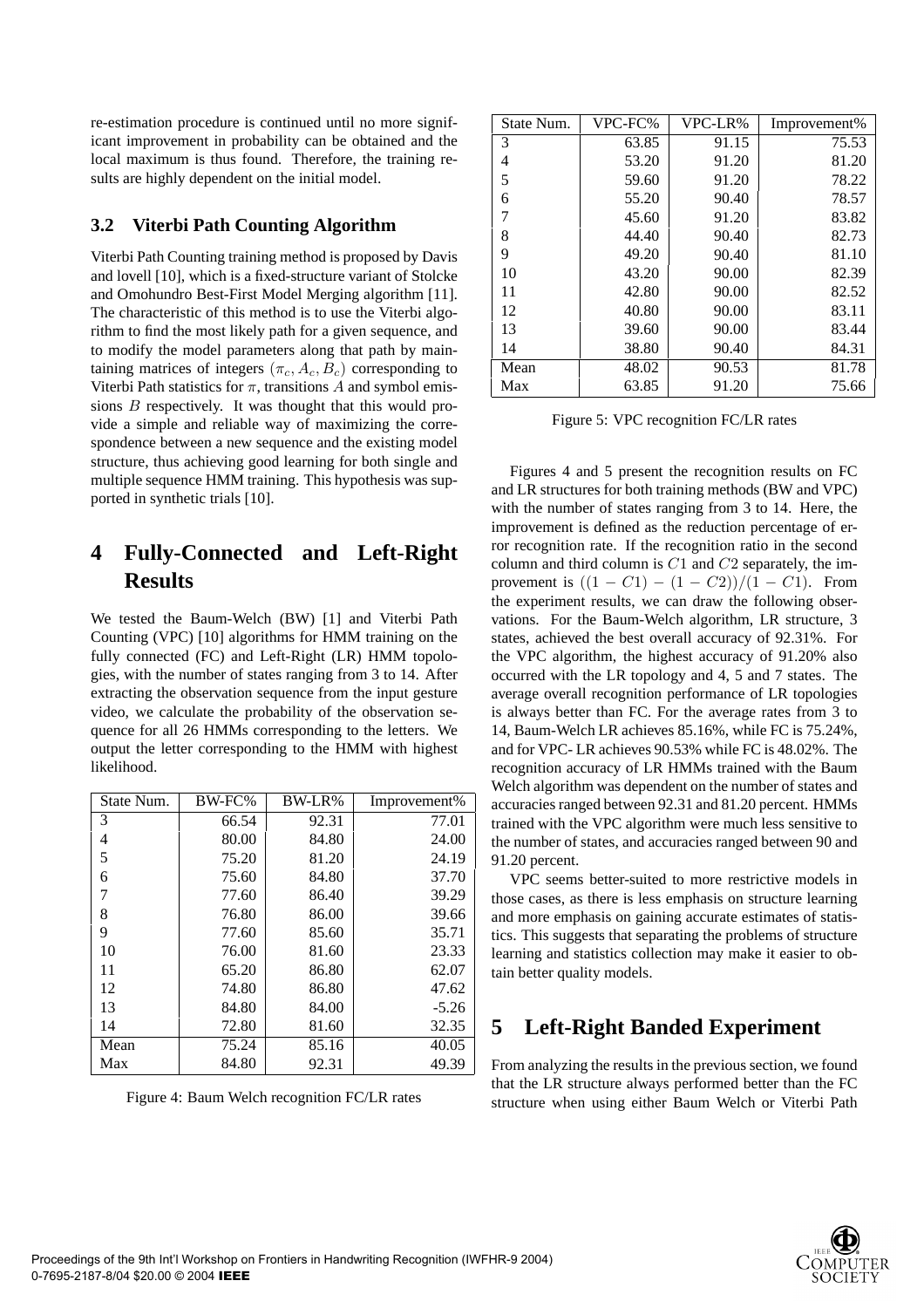

Figure 6: Left-right Banded Structure

Counting. It was therefore of interest to investigate another special model structure which we called the Left-Right Banded model (LRB). The structure is shown in figure 6. A Left-Right Banded model has a transition structure consisting of a single linear chain containing only selftransitions and transitions from any elements to the following element in the linear chain only.

From figures 7 and 8, we note that the LRB structure showed very encouraging performance levels, better than Left-Right for both Baum Welch and Viterbi Path Counting. VPC-LRB outperformed BW-LRB suggesting that VPC is the superior training method for this application. The average recognition rate of Baum Welch on Left-Right models is 85.16%, while Left-Right Banded reached 89.30%, and the improvement was 27.87%. The VPC-LR average ratio from state 3 to state 14 is 90.53%, and VPC-LR Banded obtained 94.33%, and its improvement was 40.10%. The maximum recognition rate was VPC-LRB which reached the peak value of 97.31%, an improvement of 69.41% on VPC-LR. Meanwhile, the maximum rate achieved by BW-LRB is 96.15%, an improvement of 50.00% over BW-LR. However BW was not nearly as consistently good as VPC over all numbers of states.

It seems that Left-Right Banded models perform better than Left-Right models in these trials because they make it easier for the training algorithm to extract the most information out of the data. Fully connected models tend to lose structure information because there is too much freedom for the algorithm to manage, whilst restricting the model to Left-Right form means that there is a greater chance that the training algorithm will be able to match the data to the model in a useful way.

For this data set, it appears that Left-Right Banded models are the simplest models which still enable the algorithm to distinguish well between gestures. Part of the reason may be that the quantisation scheme involves a single sequence of symbols taken from a continuous hand motion, which is therefore naturally modelled by a single Left-Right Banded model. This is in agreement with the comparison between Left-Right and Left-Right Banded models which also found that VPC produced better results on more restrictive models, but worse results on less restrictive models.

This is further evidence supporting the hypothesis that separating the tasks of learning structure and learning statistics enables better quality results to be produced. The VPC algorithm is a good algorithm for learning statistics from multiple training observation sequences given a particular

model but the task of learning structure is best left to other methods, such as Best-First Model Merging or construction by hand, for example.

| <b>State Num</b> | BW-LR% | BW-LRB% | Improvement% |
|------------------|--------|---------|--------------|
| 3                | 92.31  | 96.15   | 50.00        |
| 4                | 84.80  | 85.38   | 3.85         |
| 5                | 81.20  | 90.77   | 50.90        |
| 6                | 84.80  | 85.77   | 6.38         |
| 7                | 86.40  | 89.62   | 23.64        |
| 8                | 86.00  | 89.62   | 25.82        |
| 9                | 85.60  | 90.00   | 30.56        |
| 10               | 81.60  | 88.46   | 37.29        |
| 11               | 86.80  | 89.23   | 18.41        |
| 12               | 86.80  | 88.08   | 9.67         |
| 13               | 84.00  | 90.00   | 37.50        |
| 14               | 81.60  | 88.46   | 37.29        |
| Mean             | 85.16  | 89.30   | 27.87        |
| Max              | 92.31  | 96.15   | 50.00        |

Figure 7: Baum-Welch recognition LR/LRB rates

| <b>State Num</b> | VPC-LR% | VPC-LRB% | Improvement% |
|------------------|---------|----------|--------------|
| 3                | 91.15   | 93.08    | 21.74        |
| 4                | 91.20   | 90.38    | $-9.27$      |
| 5                | 91.20   | 95.00    | 43.18        |
| 6                | 90.40   | 93.85    | 35.90        |
| 7                | 91.20   | 94.23    | 34.44        |
| 8                | 90.40   | 94.23    | 34.90        |
| 9                | 90.40   | 94.62    | 43.91        |
| 10               | 90.00   | 95.00    | 50.00        |
| 11               | 90.00   | 95.00    | 50.00        |
| 12               | 90.00   | 95.77    | 57.69        |
| 13               | 90.00   | 97.31    | 73.08        |
| 14               | 90.40   | 93.46    | 31.89        |
| Mean             | 90.53   | 94.33    | 40.10        |
| Max              | 91.20   | 97.31    | 69.41        |

Figure 8: VPC recognition LR/LRB rates

## **6 Direct Computation Method**

The defining feature of the Left-Right Banded model is that it allows the state to stay in one position for a while and then jump to the next one, and so on until finally reaching the last state, always preserving state occupation order. The expected number of observations (duration time in a state, conditioned on starting in that state) is calculated from the equation below:

$$
\bar{d}_i = \frac{1}{1 - a_{ii}}\tag{3}
$$

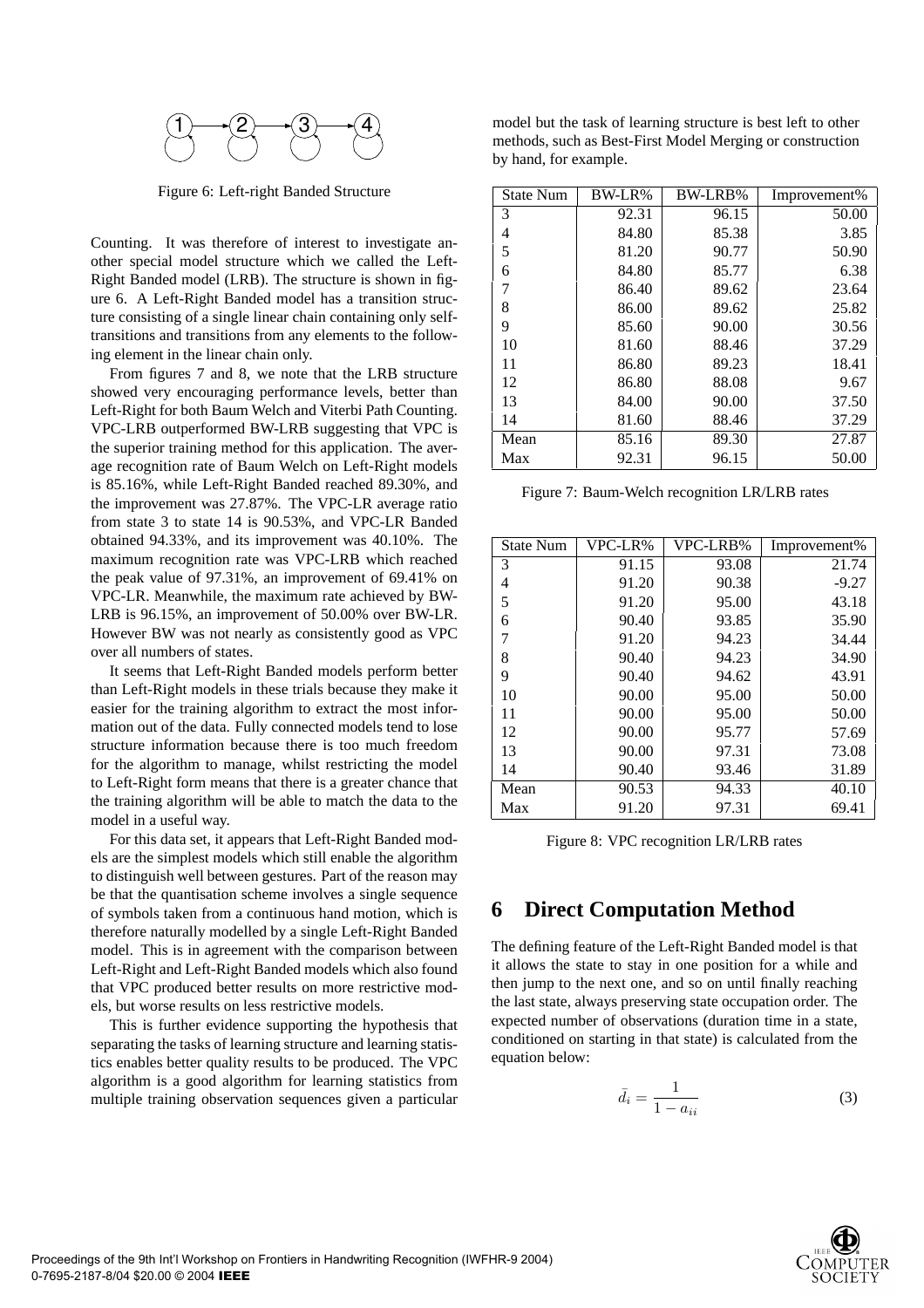Next it is natural to consider segmenting the observation sequence  $(T)$  evenly by the number of states, so each section is may be roughly considered as one state. Jumping from one section to the next corresponds to moving from one state to the next state. The final section corresponds to the duration of the last state. Therefore, we could use the duration time to compute the A matrix directly using the above equation. For example, if 3 states are used, with an observation sequence length of 24, then the duration time is  $24/3 = 8$ , and if  $d = 8$ , then  $A_{ii} = 0.875$ , because the row sum is 1, then the other value is 0.125,  $A_{33} = 1$ ; so the A matrix is calculated. The A matrices of the other number states are computed in the same way. The example of A matrix in 4 states is shown and figure 9 shows the elements of the A matrix of 3, 4, 6 and 8 states.

|  | $0.83\quad 0.17$ | $\vert 0 \vert$  |      |  |
|--|------------------|------------------|------|--|
|  |                  | $0.83\quad 0.17$ |      |  |
|  |                  | 0.83             | 0.17 |  |
|  |                  |                  |      |  |

| <b>States Num</b> | $a_{ii}$ | $a_{i,i+1}$ |                   |
|-------------------|----------|-------------|-------------------|
|                   | 0.875    | 0.125       | 1 to 2            |
|                   | 0.83     | 0.17        | $1 \text{ to } 3$ |
|                   | 0.75     | 0.25        | 1 to 5            |
|                   | 0.67     | 0.33        | 1 to $7$          |

Figure 9: A Matrix elements in 3,4,6,8 States



Figure 10: B Matrix by 3,4,6,8 States

After we obtain the A matrix, to calculate the B matrix directly we use the idea that since each segmentation is one

state, we consider which correspondings to one observation symbol. However, in a real system, a great deal of noise can be present. There are many probability distribution methods available to solve the problem, including Histogram, Gaussian Distributions, and the von Mises Distribution. In this paper, we only use the simple histogram distribution, and some other methods will be investigated in the future new paper. Because there are 18 observation symbols after quantizing the orientation angle of the trajectory in the letter gesture system and the training set is 20 observation sequences  $(T \times 20)$ , we segment the training set by the number of states (N). Each segmentation is  $T/N \times 20$  which is related to its state. Next we use the histogram to plot the distribution. For example, if there are 3 states then state 1 corresponds to the first  $8 \times 20$ , state 2 to the second  $8 \times 20$ , and state 3 to the third  $8 \times 20$ . Plotting them separately, we can treat the distribution directly as the observation probability matrix  $(B \text{ matrix})$ . Figure 10 shows the observation probability B matrix in 3, 4, 6, and 8 states.

| Number of States | <b>Duration Time</b> | Recognition rate |
|------------------|----------------------|------------------|
|                  | T/3                  | 91.60            |
|                  | T/4                  | 92               |
|                  | T/6                  | 91.60            |
|                  | $T\sqrt{8}$          | 90.40            |

Figure 11: Direct Computation Method Results

After computing the  $A$  and  $B$  matrix, then since the model is LR-Banded, the initial probability can always be obtained from state 1, so we use the test set of the letter gesture system to estimate its performance. The result is shown in figure 11. In order to justify the state jumping processing, we calculate the Viterbi path of 3, 4, 6, and 8 states. The results are similar to our previous methods but do not achieve the performance of VPC.

#### **7 Conclusion**

The paper presents the Hidden Markov Models performance by varying the training algorithms, model structures and the number of states on the 26 Letter Gesture Recognition task. The Left-Right Banded model with Viterbi Path Counting training yielded the best overall recognition performance of about 97%, which is better than Left-Right and Full Connected models on both training algorithms. This suggests that banded models work well for gesture recognition because of their simplicity and also demonstrates that the Viterbi Path Counting is the most reliable algorithm for training HMMs for the letter recognition system. On the basis of the Left-Right Banded results and the state duration equation, we explored the direct computation method using the even state duration and the histogram distribution, and